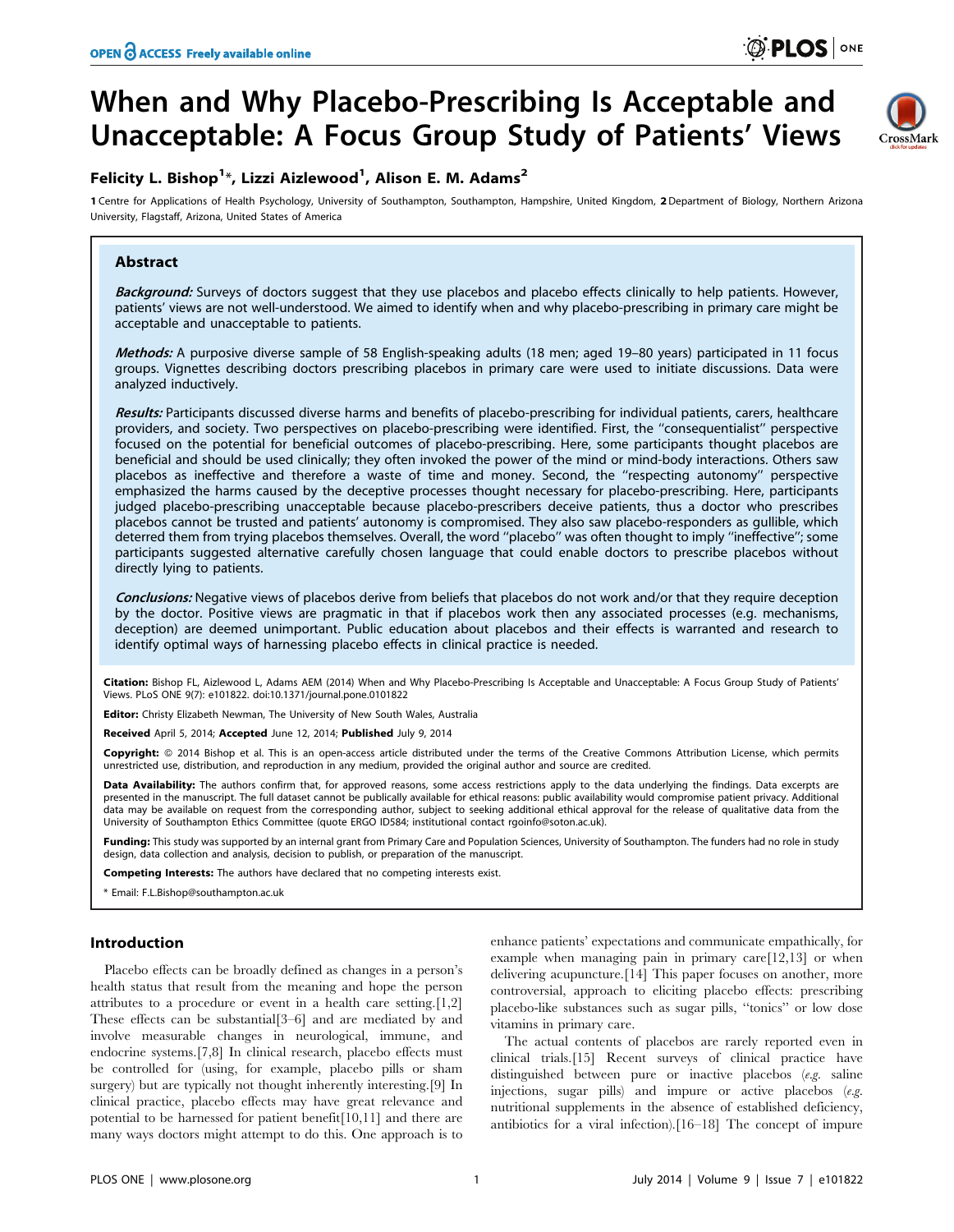placebos is however difficult to apply in practice as, for example, it is not always certain when prescribing antibiotics whether the patient has a bacterial or viral infection. Furthermore, doctors, patients, and researchers probably hold different definitions of placebos and may differ in whether they characterize particular interventions as being ''real'' treatments or placebos. [19] Overall, there remains little consensus regarding the definition of placebos and this probably contributes to wildly different estimates of the prevalence of placebo-prescribing in clinical practice. A recent systematic review found that estimates of the lifetime prevalence of prescribing pure placebos among doctors ranged from 17% to 80%[20] and it seems that doctors prescribe impure placebos more frequently than pure placebos.[20,21]

For this study, we focused on scenarios which we believed most doctors and researchers would agree involve prescribing placebos in an attempt to elicit a beneficial placebo effect in patients. In such scenarios ethical issues abound, in particular the dilemma between principles of beneficence (prescribing placebos could benefit patients…) and respect for persons (…but prescribing pure placebos would require deceiving patients).[22–25] However, recent research confirms earlier suggestions that this dilemma might have shaky foundations: it might be possible to elicit clinically meaningful placebo effects in depression and irritable bowel syndrome by prescribing pure placebos openly without deceiving patients.[26,27] If these initial findings are substantiated then this could encourage increased deliberate use of placebos in clinical practice to elicit placebo effects. What might patients make of this?

Very little is known about patients' views on placebos. Most studies have used quantitative methods[28–34] which cannot offer an in-depth understanding of patients' perspectives; qualitative studies have interviewed participants in clinical trials or experiments[35–38] but these settings are very different from clinical practice. We therefore conducted a focus group study to explore how members of the general public discuss placebo-prescribing in UK clinical practice. We used qualitative methods to discover inductively the issues that members of the public consider important. Our results identify when and most importantly why placebo-prescribing might be acceptable and unacceptable to patients in UK primary care.

#### Methods

#### Design

We chose to use focus groups to elicit lay people's views on placebo-prescribing in clinical practice because it is a potentially contentious topic and we know little about the issues that lay people deem relevant. Group settings encourage participants to both present and react to diverse opinions, which can help them to articulate and justify their own views. Unlike one-to-one interviews, focus groups thus allow researchers to observe the negotiation and formation of attitudes and norms within a group setting and to gain insight into the socially- and culturallyembedded reasoning processes that contribute to participants' judgments.[39,40] To facilitate discussion of what could be quite an abstract and unfamiliar topic, we used short vignettes describing concrete examples of different ways in which doctors might prescribe placebos. Given that debates in this area have focused on the ethics of deception, we devised one vignette describing deceptive placebo-prescribing and one describing openlabel placebo-prescribing. We also included vignettes about two contrasting illnesses (common cold and cancer), as we wanted to encourage participants to think broadly about different situations in which placebos might be used. Furthermore, as placebos are

typically associated with clinical trials, we also included one scenario that described the use of placebos in a clinical trial. All of the vignettes described a doctor prescribing a placebo (rather than, for example, eliciting placebo responses by communicating empathically when prescribing an evidence-based conditionspecific treatment). Together these vignettes provided the necessary basis for discussion but did not constrain the groups: participants were encouraged to introduce additional scenarios themselves and to adapt the vignettes in order to explore placeboprescribing more fully.

Vignette 1: Clinical Practice with Deception. James is a healthy young man who goes to see Doctor Smith because he has a headache, a sore throat, and a runny nose. He feels pretty rotten. Doctor Smith examines him, and decides that James has a cold. Doctor Smith knows there is nothing seriously wrong with James, and knows that there is no medicine that will cure his cold. James will get better in his own time, as his body fights the cold virus. Doctor Smith gives James a prescription for a tonic anyway, and tells James that the tonic will help. James takes the tonic and feels better.

Vignette 2: Clinical Practice without Deception. Jake is another healthy young man who goes to see his doctor, Doctor Brown, because he has a headache, a sore throat, and a runny nose. He feels pretty rotten too. Doctor Brown examines him, and decides that Jake has a cold. Doctor Brown knows there is nothing seriously wrong with Jake, and knows that there is no medicine that will cure his cold. Jake will get better in his own time, as his body fights the cold virus. Doctor Brown explains all this to Jake. He then offers to give him a prescription for a tonic, saying that the tonic has no active medicine in it but might help to make him feel better anyway. Doctor Brown says that the tonic can be effective even without any active medicine, just because Jake wants it to work. Jake takes the tonic and feels better.

Vignette 3: Clinical Practice for Terminal Illness. Annie has advanced cancer. She has already had surgery, radiation treatment and chemotherapy. These treatments have given her a bit more time with her family. Sadly though, there is no cure for the particular type of cancer that Annie has. Dr Jones is Annie's doctor. Dr Jones wants to make sure that Annie is as comfortable as possible. Annie is still feeling hopeful, and Dr Jones does not want to dash her hopes. So, Dr Jones gives Annie some vitamin pills. The pills will not cure Annie's cancer. Dr Jones tells Annie that the pills are a type of treatment for people who have cancer.

Vignette 4: Clinical Trials. Medical researchers think that they might have come up with a new medicine for the common cold. They don't know if the new medicine will work or not, so to do a proper scientific test they have to compare their new medicine to a placebo medicine. People who have a cold agree to be in the clinical trial. They are randomly assigned (based on a coin toss) to get either the new medicine or the placebo medicine. The new medicine contains drugs that might help cold symptoms get better. The placebo medicine looks exactly like the new medicine but it is completely inert. It does not contain any active drugs. No-one knows which medicine each patient has had until the end of the trial. John agrees to take part in the trial, and his cold symptoms do get better. At the end of the trial, it turns out that he had the placebo medicine.

#### Ethics Approval

Ethical approval was granted by the host institutions (University of Southampton and Totton College; ERGO ID584). Written informed consent was obtained using procedures approved by the ethics committee. To protect participants' anonymity, audiorecordings were destroyed following verification of the transcripts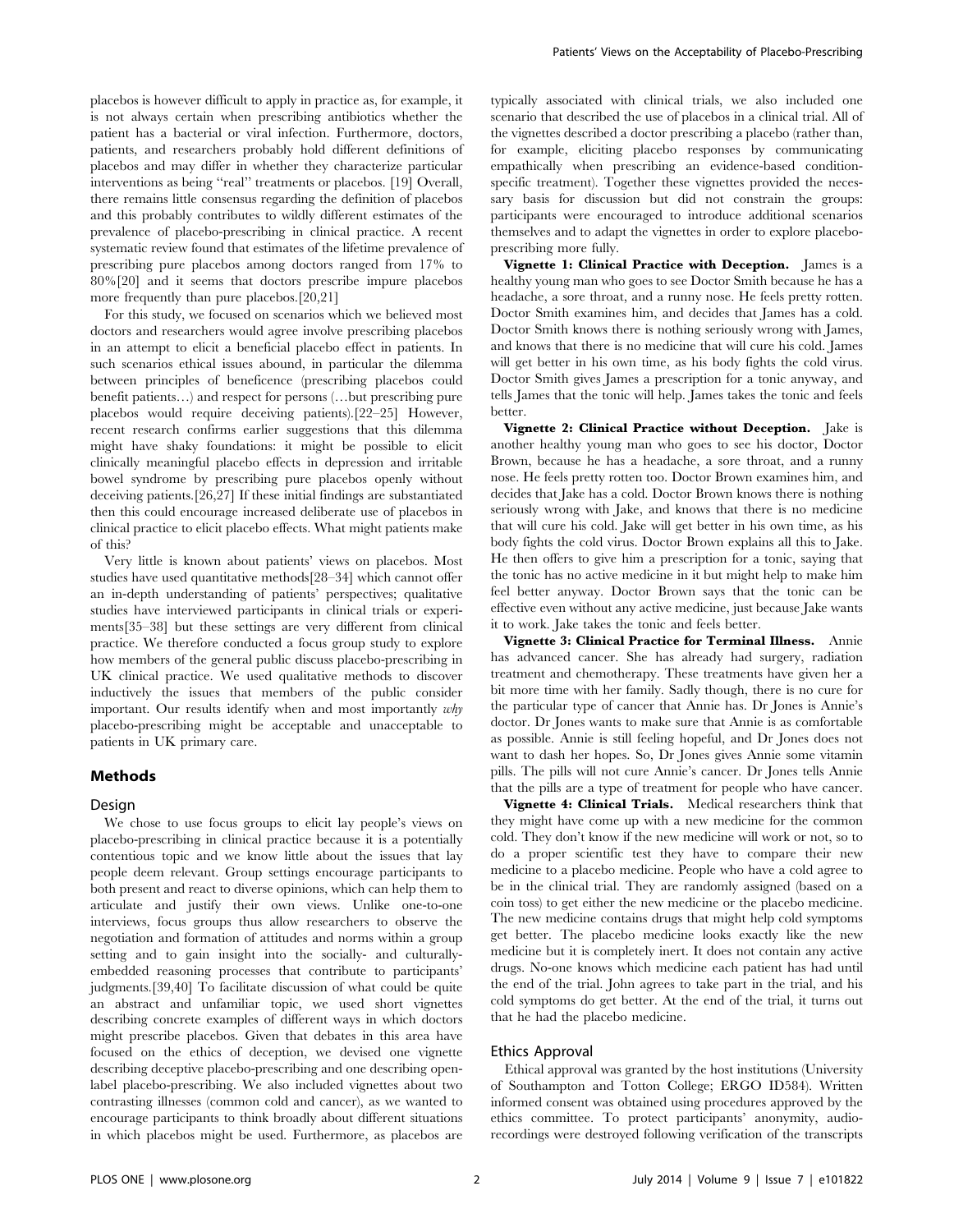and completion of the data analysis. Transcripts were anonymised immediately (removing participants' names and other recognizable details e.g. towns, family members, clubs).

## Participants and Procedure

To capture the range of views held by members of the public we were guided by the concept of maximum variation sampling, an accepted approach to sampling in qualitative research. This approach is particularly appropriate when (as was true for the present study) there is little evidence to suggest in advance which contextual factors will shape the phenomenon of interest.[41] Therefore, we attempted to recruit a diverse sample of Englishspeaking adults including people who might reasonably be expected to hold different views on placebos. We aimed to include people with and without a scientific background; young, middleaged and older adults; people from different socio-economic backgrounds; people with and without chronic illness; and people living in different regions of England (South, Midlands, South-West) and in urban (inner city, market town, suburban) and rural locations. Existing contacts in the community were used to invite pre-existing groups of people (helping to facilitate comfortable group discussions). Potential participants were informed of the study in writing and invited to take part; focus groups were organized in consultation with the volunteers at convenient community locations  $(e.g. a tea-room, village hall)$ . 58 participants (18 men, 40 women aged 19–80 years) took part in 11 focus groups that successfully reflected the intended range of characteristics (see Table 1).

Each focus group was audio-recorded and moderated (i.e., facilitated) by AA or LA, alone or with FB. AA and LA received training in qualitative research and were supervised by FB, who is an experienced qualitative researcher. The focus group moderator began by introducing herself (as a researcher interested in public views on placebos) before providing an overview of ethical issues (e.g. confidentiality among participants) and obtaining written informed consent. The moderator then initiated discussion among the participants by reading aloud one vignette and inviting comments. The moderator observed as the groups discussed their views, and put follow-up questions to the groups if necessary in order to ensure a full discussion and to encourage participants to explain their thinking in a non-judgmental manner. Broad and open questions were used for this purpose, for example: 'How would you feel if the person had a more serious illness?' 'How do you think the placebo effect works?' The moderator encouraged individual participants to speak if necessary to elicit full and detailed contributions and ensure that all participants had the opportunity to speak. Groups were brought to a close when all vignettes had been considered, views had been explored in depth and participants were satisfied that the important issues had been discussed.

#### Data Analysis

Audio recordings were transcribed verbatim and analyzed inductively for themes.[42] This means that we did not use an a priori framework to code our data nor did we anticipate in advance specific themes or categories of talk. Instead, we analysed the data carefully and with open-minds in order to identify the issues and arguments that our participants themselves raised. The analytic process was iterative (i.e., moved forwards and backwards between different activities) and the six phases outlined by Braun and Clarke[42] were used to help develop themes that captured important patterns in the data in relation to participants' views on placebo-prescribing in primary care. First, recordings were listened to and transcripts were read repeatedly and slowly,

| Group           | z | Age                                                                             | Gender (n) |          | Chronic illness (n) <sup>a</sup> | Employment                 | English    | Duration |
|-----------------|---|---------------------------------------------------------------------------------|------------|----------|----------------------------------|----------------------------|------------|----------|
|                 |   | (range)                                                                         | Male       | Female   |                                  |                            | Region     | (mins)   |
| ē               | ৩ | ×                                                                               | $\circ$    | ৩        | ×                                | Psychology students        | South      | 54       |
| FG2             | o | $34 - 53$                                                                       |            | $\infty$ |                                  | Mostly working             | South West | 62       |
| G               |   | $54 - 75$                                                                       |            |          | ء                                | Working, retired           | South West | 58       |
| FG4             |   | $46 - 79$                                                                       |            |          |                                  | Retired                    | South West | 51       |
| FG5             |   | 49-80                                                                           |            |          |                                  | Working, retired           | South West | Z        |
| FG6             |   | $22 - 24$                                                                       |            |          | ×                                | Health psychology students | South      | 31       |
| FG7             |   | $21 - 23$                                                                       |            |          |                                  | Non-psychology students    | South      | 28       |
| FG8             | G | $19 - 71$                                                                       |            |          | ×                                | Students, working, retired | Midlands   | 41       |
| FG9             |   | $21 - 52$                                                                       |            |          | ×                                | Students, working          | Midlands   | 37       |
| FG10            |   | $52 - 73$                                                                       |            |          | ×                                | Retired                    | Midlands   | 25       |
| FG11            | 5 | $24 - 49$                                                                       |            |          | $\boldsymbol{\times}$            | Working                    | South      | 28       |
| aSelf-reported. |   | doi:10.1371/journal.pone.0101822.t001<br>Note - X indicates data not collected. |            |          |                                  |                            |            |          |

Table 1. Characteristics of Participants and Focus Groups.

Table 1. Characteristics of Participants and Focus Groups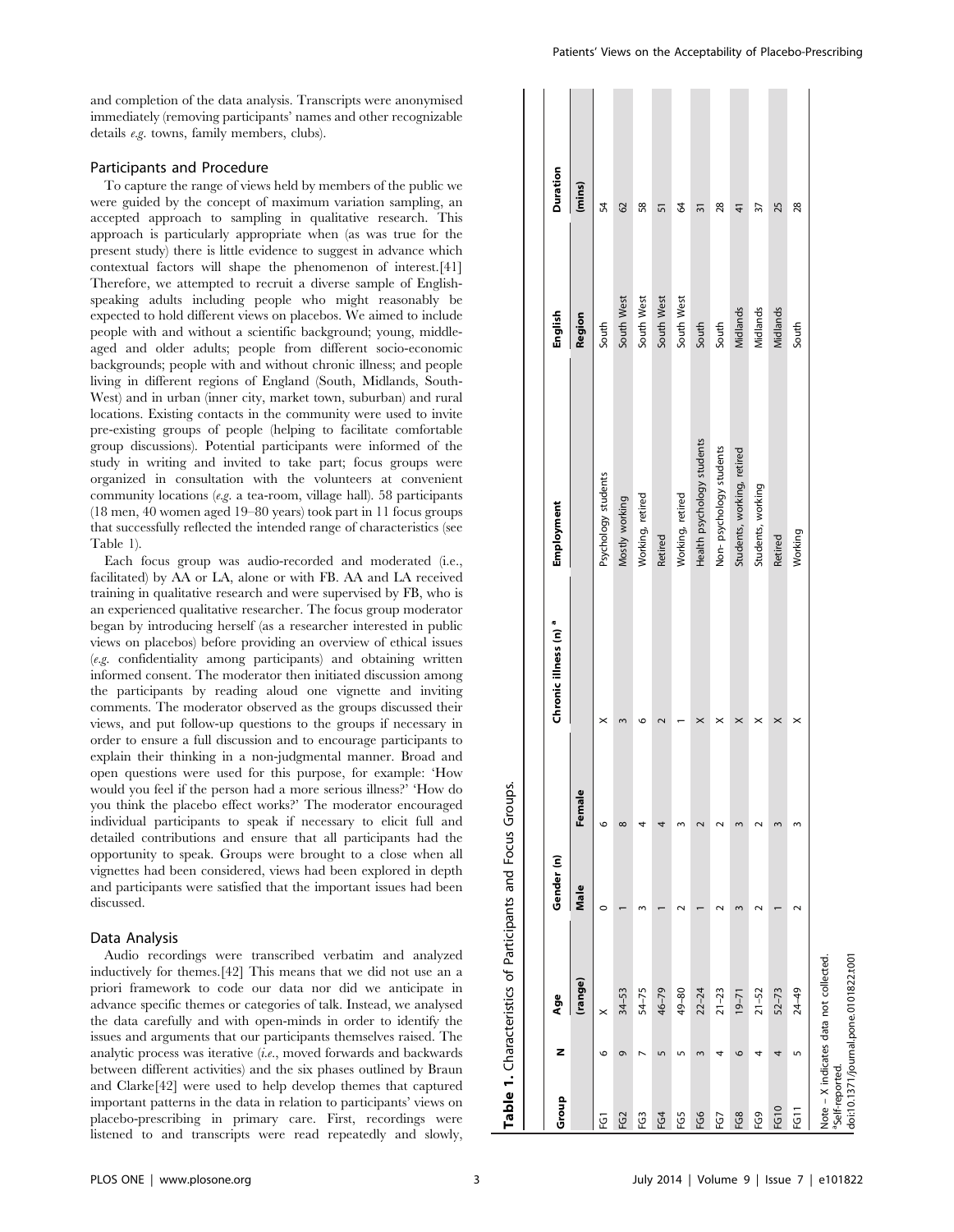meaning unit by meaning unit[43] and annotated with comments. A meaning unit is the smallest unit of speech that expresses a single meaning; often this corresponds with a phrase or a sentence. Second, inductive (data-driven) initial codes were developed and applied to all transcripts,[44] and collated in the form of a coding manual. An example of an inductive code is ''doesn't matter how placebo works'', which was applied to excerpts such as ''I wouldn't care whether the placebo worked, it doesn't matter particularly, as long as the medicine was a safe medicine. The point is do I get better? I don't really care how it happens, to be honest.'' A coding manual lists all of the codes, defines each of them and provides an illustrative excerpt from the raw data. As such, it provides a transparent record of when each code should be used that forces researchers to be rigorous and specific in their coding, forms an important part of the 'audit trail' that documents the process of qualitative analysis and allows for the possibility of replication,[45] and can facilitate team-working during qualitative analysis. Third, higher level, more abstract potential themes were developed by merging and splicing the initial codes. This involved merging together two or more codes that stood for similar ideas or splicing them together to form a new potential theme that cut across the original codes. For example, a new, overarching, potential theme that was labeled ''Placebos work by psychological mechanisms'' was created by splicing together a number of codes that described different psychological mechanisms that participants thought might contribute to placebo effects, including: ''feel better in your head", "helps psychologically", "mind over matter" and "positive thinking''. At this stage, themes were discussed by at least two researchers, to ensure that the analysis was not idiosyncratic, overly narrow, or excessively broad. Fourth, preliminary themes were reviewed for fit with the coded extracts, each transcript as a whole, and the entire data corpus. In other words, we checked that each preliminary theme summarized the ideas expressed in the excerpts coded under it; we also checked that when taken together the preliminary themes captured the ideas expressed in each transcript and across the entire set of transcripts. This ensured our themes captured the variation in our data, did not overlook any important issues or perspectives, and were an accurate interpretation of the data. We also reviewed how the preliminary themes related to each other. At this stage, some preliminary themes were re-conceptualized as subthemes of larger themes that encompassed related ideas; for example ''placebos work by psychological mechanisms'' and ''role of personal interactions in placebo effects'' were both conceptualized as subthemes of the theme ''(How) do placebos work?'' Fifth, the contents and name of each theme was finalized. Sixth, the analysis was written up and vivid and typical illustrative quotes were selected for inclusion in this report.

Procedures used to enhance the rigor of this qualitative analysis include: maintaining an audit trail (coding was documented in Atlas.ti which is a software designed to support qualitative analysis; a coding manual was produced; analytic memos and diagrams were used to record analytic ideas and decisions); deliberately searching for exceptions and contradictions to apparent patterns; having three researchers heavily involved in the analysis; sustained engagement with the data over time; presenting verbatim quotes and excerpts to illustrate themes and provide evidence grounding our interpretation in the data.[46]

#### Results

In considering whether doctors might legitimately prescribe placebos in clinical practice, the focus groups discussed both the process and the likely outcomes of placebo-prescribing. When either the process or the outcomes were prioritized, clear judgments were made as to whether doctors should prescribe placebos. When attempts were made to balance concerns about both the process and the outcomes, talk about placebo-prescribing enacted a familiar ethical tension: should doctors tell the whole truth or should they lie to benefit their patients? More fundamentally, the notion that placebos can benefit patients was scrutinized by the groups.

#### (How) Do Placebos Work?

Participants were unwilling to accept at face value the statements in our scenarios that implied placebos can benefit patients, and instead discussed this proposition (and possible explanations for it) in some detail. In doing so, participants drew on experiential knowledge gleaned from personal experiences of taking placebos, responding psychologically to conventional medicines, and using complementary and alternative medicines, particularly homeopathy. Participants also discussed more abstract ''facts'' about placebo effects, which were attributed to academic studies, radio and television programs; they discussed the role in illness and healing in general of psychological factors such as stress and thinking positively; and in some cases they turned to the focus group moderator to seek a more expert opinion on the veracity of placebo effects. Those who ultimately agreed that placebos could benefit patients expressed various models of how such effects might be achieved. Some models were no more than broad general notions that reverentially invoked the mysterious powers of the non-corporeal mind to influence the body, suggesting a degree of Cartesian duality, which led participants to struggle to comprehend how a psychological input could have a physiological effect. Other models focused on the brain, which seemed to allow a slightly clearer idea of how physiological effects could be produced by placebos containing ''inactive'' ingredients.

''I think these placebos are amazing to be honest these things because to be honest you know, people get better without ever having to take medicine just basically by the powers of their own mind.'' (FG1)

''I've heard a lot about dopamine and taking placebos causing that to be released and I don't know what effect dopamine might have but there might be a mechanism where, by which (P: Makes you feel better) by which it actually has a physical effect. I suppose also there's like people don't completely understand the human body so there might be mechanisms that we don't even know about yet which cause people's mentality to change their physical condition.'' (FG8)

Patients' individual characteristics were discussed as potentially influencing the effectiveness of placebos, with certain patients deemed more likely to respond well to a placebo than others. Some but not all of these judgments were somewhat derogatory: for example when talking about a character in the vignettes ''I don't think he is very bright'' (FG4) and ''some patients need that psychological help'' (FG6). When individual differences in placebo response were thought to be predictable, doctors who knew their patients well were seen as having an important role in ensuring that placebos are given to people who would benefit from them.

''If he was one of those patients that the doctor knew would expect something and would get better quicker because he's been given something, I don't see any harm in that.'' (FG4)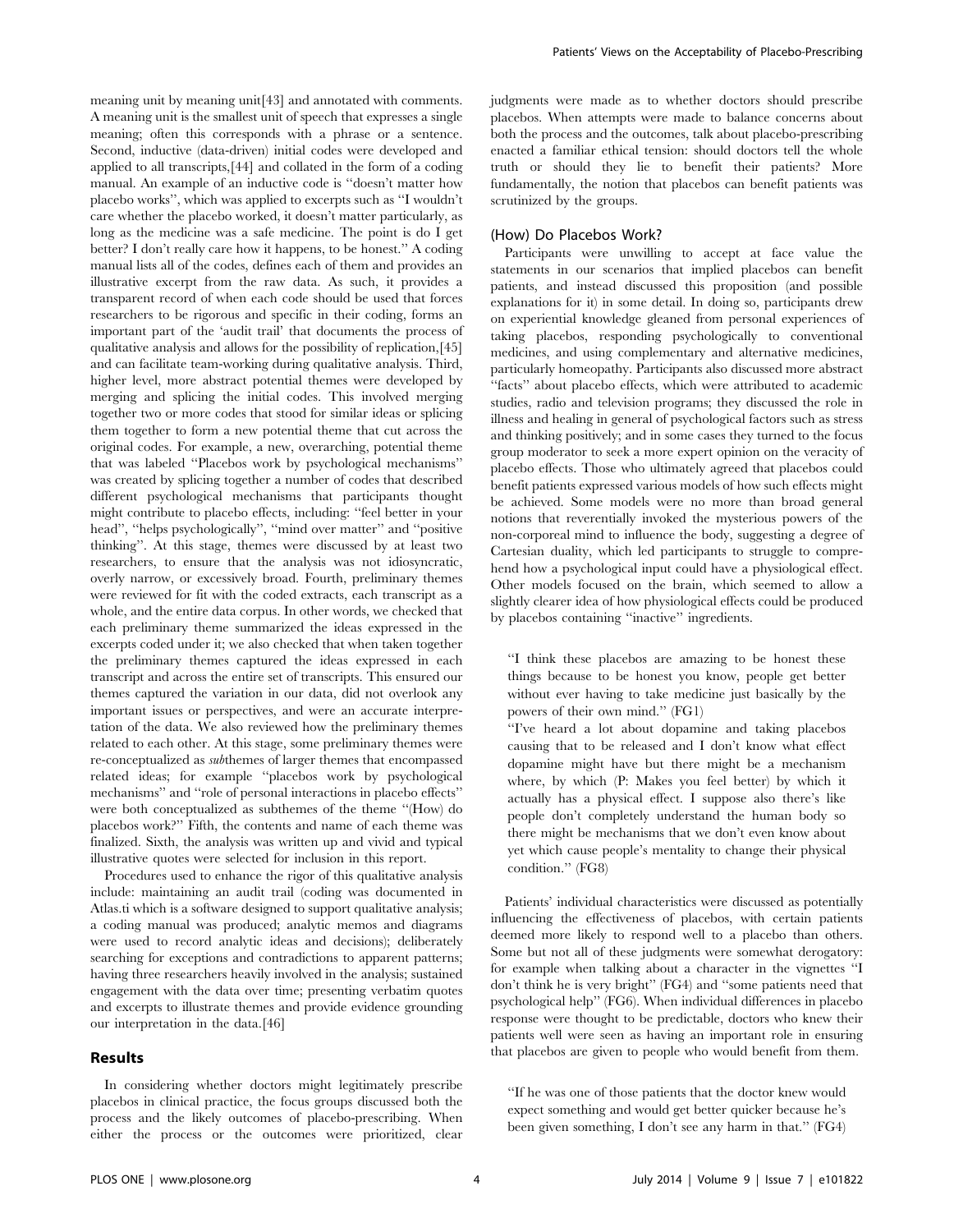The doctor-patient relationship was also seen as integral to the placebo effect itself. From this perspective, placebo effects were attributed to the doctor as a trusted authority figure providing reassurance and a positive message about recovery. This seemed to be a particularly accessible model of placebo effects, which participants could relate to. Indeed, some recounted their own experiences of reassurance from a trusted doctor leading to immediate improvements in wellbeing and symptoms.

''I don't know whether it is a placebo effect but sometimes you can go to the doctor feeling dreadful you know and you think oh there must be something seriously wrong, all these headaches, this pain and that pain and the other and you get there and you start to explain it and suddenly he sort of he'll go ''oh, well that's because it's just your circulation which is a problem when you get older and that's this, is that'' and by the end after 5 minutes you come out thinking I don't know why I ever went, I feel better already, really there's nothing wrong with me much.'' (FG8)

# Consequentialist Perspectives: Effective Placebos are Acceptable in Clinical Practice

Placebos were only judged acceptable in clinical practice in certain circumstances, essential among which was the perception that placebos can benefit the patient. Some participants demonstrated a particularly strong consequentialist perspective, arguing that as long as placebos benefit the patient then they should be used in clinical practice. They prioritized potential benefits over other issues, including mechanisms of action and (dis)honesty.

''I don't think it matters as long as it works.'' (FG1) ''The point is do I get better? I don't really care how it happens, to be honest.'' (FG8)

In the context of serious illness, some participants also drew on a discourse of desperation to justify placebo-prescribing: provided the patient might benefit and certain other conditions were satisfied, they considered it would be ''worth trying'' placebos as a last resort. The necessary additional conditions for placebos to be acceptable here included the lack of any proven effective treatment, the placebo not causing harm, and the person being in pain or otherwise suffering.

''It depends how bad you're feeling – if you're feeling really bad, you might be at the point where it's just like I'll try anything. I just want to get better.'' (FG1)

''If it'll help, it'll help and if there's no active medication that works, as long as it's not harmful it can only be helpful.'' (FG6)

While effective placebos were acceptable to those taking a consequentialist perspective, the converse was also true: not surprisingly, when placebos were perceived as powerless or unnecessary, their use was deemed unacceptable. Some participants argued that because placebos lack active ingredients, they cannot ''work'' or have any effect on patients' health, which again was reminiscent of a Cartesian model in which a physical agent of change must be introduced to have a meaningful effect on symptoms. When placebos were deemed powerless, their use was

seen as a waste of time and money that would be better spent on "real" treatment.

''I wouldn't - personally I wouldn't take it - because what is the point? It's a waste of money and a waste of resources. So no, I wouldn't do it.'' (FG9)

''If the tonic hasn't really got any active ingredient, then it's not actually honest and I wouldn't want someone giving me something, you know, say it's going to make me better when actually it's of no use at all.'' (FG5)

# Respecting Patients' Autonomy: Deceptive Placebo-Prescribing is Unacceptable in Clinical Practice

Almost all participants suggested that placebo-prescribing must be deceptive in order to be effective. When participants prioritized the deceptive nature of the prescribing process over other issues they judged placebo-prescribing unacceptable. Deceptive prescribing was seen as threatening a patient's right to selfdetermination and autonomy; doctors who prescribed placebos deceptively were seen as acting in an overly paternalistic patronizing way, making decisions for (instead of with) patients, not allowing patients the opportunity to fully comprehend their situation, and taking away patients' right to choose their own health care. Deceptive placebo-prescribing was condemned on these grounds across diverse scenarios by participants in all focus groups.

''the doctor must explain it and it would be very wrong to give somebody treatment that was inappropriate, very wrong. It's dishonest and it ruins the relationship between doctor and patient. It's much better to be honest about it.'' (FG10)

''I would be furious, I have to say, if I did go to the GP and wanted – needed medication and I don't take medication at all unless I absolutely have to; if I do go and then find afterwards that it had been a placebo, without my permission, I would want to sue, I would be so angry.'' (FG2)

Interestingly, there was one clear exemption from the requirement to respect a patient's autonomy and therefore not to prescribe placebos deceptively: when the recipient is a child. This is consistent with children's legal status in medical situations in which parental informed consent is necessary and child assent is desirable. Participants generally recognized that placebos are frequently given to children by their carers, citing examples of 'magic plasters' and 'magic kisses', and held the view that children are also more likely than adults to believe a placebo will make them feel better.

''Loads of times - like, especially when you're a kid, things like the magic kiss, where you have a fall or there is Calpol which is sugar, or there is like a certain like, my mother had us convinced that jelly tots were like going to make us better - regardless of the illness.'' (FG6)

The only situation in which placebos were universally accepted was clinical trials. Although not the focus of this paper, it is relevant to note here that all of the focus groups were generally accepting of placebos in clinical trials, based on the assumption that patients would be fully informed and give consent.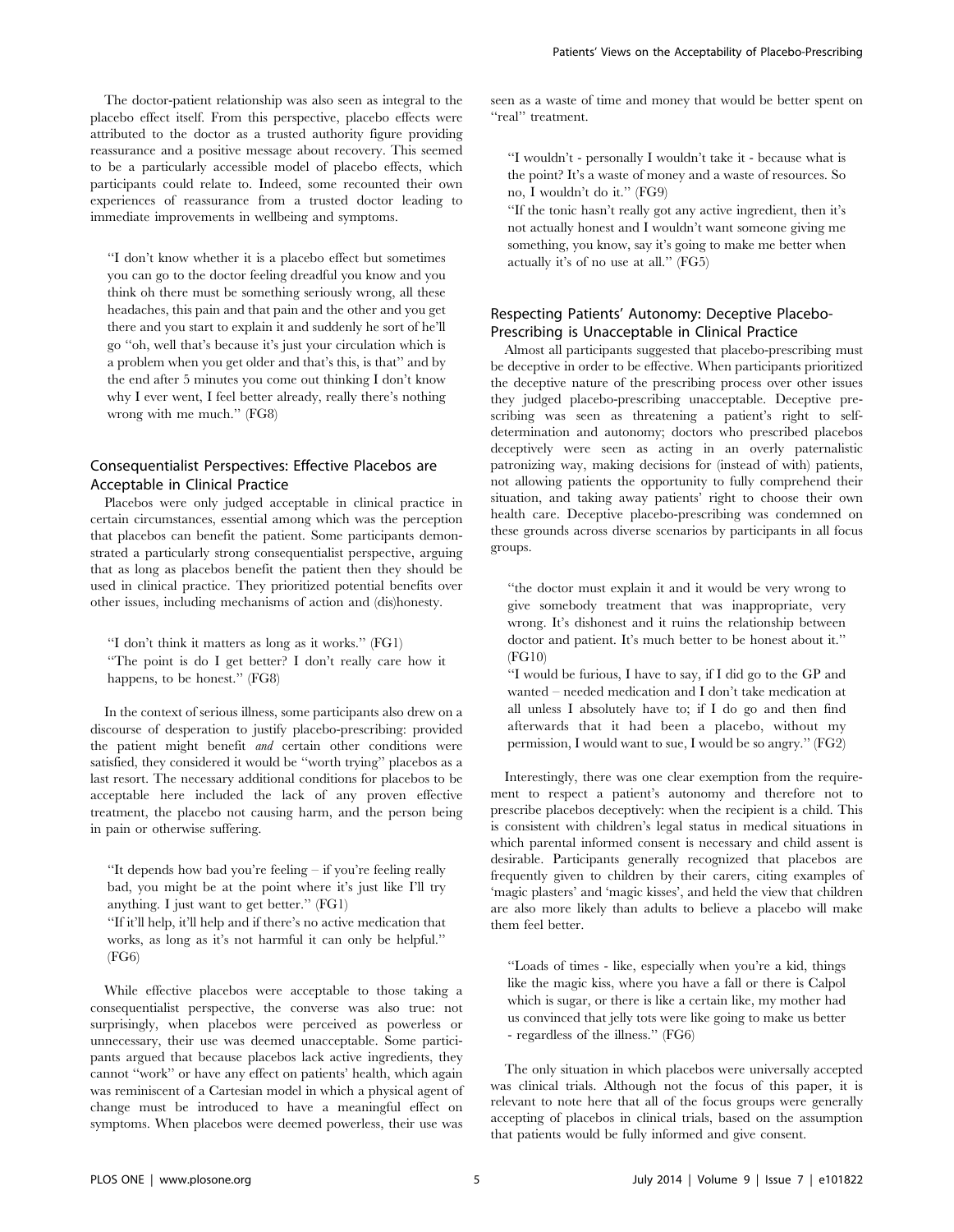''It's a trial which I think it's fine, I've got no objection about it being given in a trial at all because you know what you're signing up for." (FG4)

#### Fine Lines and Tightropes: Weighing Benefits and Harms

When participants considered both the process and outcomes of placebo-prescribing they attempted to weigh benefits and harms, which were broadly construed in relation to the individual patient, their family, the patient-doctor relationship, and society at large. In weighing benefits and harms some groups and individual participants oriented to a tension between (a) wanting doctors to be honest (to respect patients' autonomy) and (b) wanting doctors to do everything possible to help their patients. Participants recognized the potential for beneficial health outcomes from taking placebos and for harm from the deceptive prescribing process. Table 2 summarizes the diverse benefits and harms of placebo-prescribing that were discussed in the focus groups. The following excerpt from focus group 5 illustrates how these benefits and harms were debated in interaction.

P1: But placebos will only work if the doctor is dishonest. The question is - that if the, if it was just a common cold it will be cured in time, the body will cure itself; in that case dishonesty's justified I think, give out placebo, by all means and then, then make them believe it. I mean you certainly don't say that it doesn't contain any active ingredients. You don't tell them that.

P2: Well actually the doctor is saying that I haven't got anything that will cure you, but I do know that if you go home and have some whiskey and hot water with a bit of honey in it, it won't do you any good, but it will make you feel better.

P1: Yeah, yeah I'm not, not saying that placebos should be given, but I don't see any moral, any, any moral condemnation of placebos. I mean I don't think it's immoral of the doctor to give a placebo if he's convinced that the man has got nothing seriously wrong with him, but if he thinks that the man will be happy, then don't tell him that it's got no active ingredients, say here's this, try this, you. The doctor won't say this will cure you, all a doctor will say is try this you might get better.

P3: This may make the underlying problem worse cause then the person then becomes totally dependent on the doctor giving him something that isn't actually, is nothing more than a bit of TLC. (FG5)

In the context of minor illness (a common cold), a more moralistic discourse appeared in which placebo-prescribing was seen as harmful in that it wasted resources, represented unnecessary medicalization of minor illness and encouraged dependence on doctors. These participants saw the common cold as a minor self-resolving condition which patients were obliged to self-manage (e.g. through rest and home remedies) without seeking professional medical care.

''I don't think he really should've given him anything. He should tell him that he doesn't need anything, he's got a common cold and it will get better naturally.'' (FG4)

Discussions of benefits and harms were particularly lively when participants considered the (deliberately provocative) vignette in which a patient with terminal cancer was prescribed vitamins as a placebo after having completed conventional treatment. While all but one group initially reacted very negatively to this scenario (suggesting possible consensus against placebo-prescribing in this situation), as discussions continued more diverse views were articulated. The language used in these discussions evoked dilemmas, with participants speaking of ''tightropes'' and ''fine lines''. In terminal illness in particular, the dilemma was between the doctor being honest (but destroying hope) and providing benefit (but creating false hope). Uncertainty abounded in these discussions and consensus around a clear judgment on acceptability was rarely achieved, as illustrated by the following excerpt from focus group 7.

P3: Yeah, I agree with that but it's also kind of deception as well and it's not really fair. But as I said, it's with the best intentions. But it is morally weird.

P2: Yeah, I think you've said it already but what it comes down to is the pain on one side and just the truth – P3: Yeah

P4: But you're assuming that the placebo's going to have an effect on the pain aren't you? Is a placebo just to do with pain, or is it more to do with your mood, your positive-ness and your general wellbeing?

P2: I think that would overcome the pain if she believes in the placebo, the pain level could be the same but like you said before with the positive, you know -

P4: How do you know? [interrupting]

P2: Mental attitude. You don't know, you can't know. But I'm sure, you know, they would have one-to-ones with their patients and if the feedback's a lot more positive then um I think I don't, well I do see a problem, but I see how it benefits. (FG7)

Some focus groups suggested that careful use of language might resolve the dilemma: if doctors are vague or tentative in how they describe placebos then they might be able to use them to elicit placebo effects without directly lying to patients. In other words, some participants suggested that careful wording (or ''fudging'' the truth) could be a way of avoiding ''blatant'' lies and thus rendering placebo-prescribing acceptable. This resolution was not satisfactory for all participants and there was considerable variation in the interpretation of particular words. For example, some considered "treatment" to imply cure while others considered it to imply merely that the substance might help the patient in some way. Other terminology and phrasings were also interpreted in diverse ways and the very term ''placebo'' was itself problematic. For some, ''placebo'' was to be avoided at all costs; for others, avoiding the word ''placebo'' constituted unacceptable deception. Many participants believed that using the term ''placebo'' would render placebos powerless.

''You can tell a person in so many words this is a placebo but if you don't say this is a placebo, they still hold on to a glimmer of hope. But when you say placebo people just stop believing it'll work at all, and they'll almost fight it. They'll want it to not work just to prove that they can't be influenced by the placebo.'' (FG6)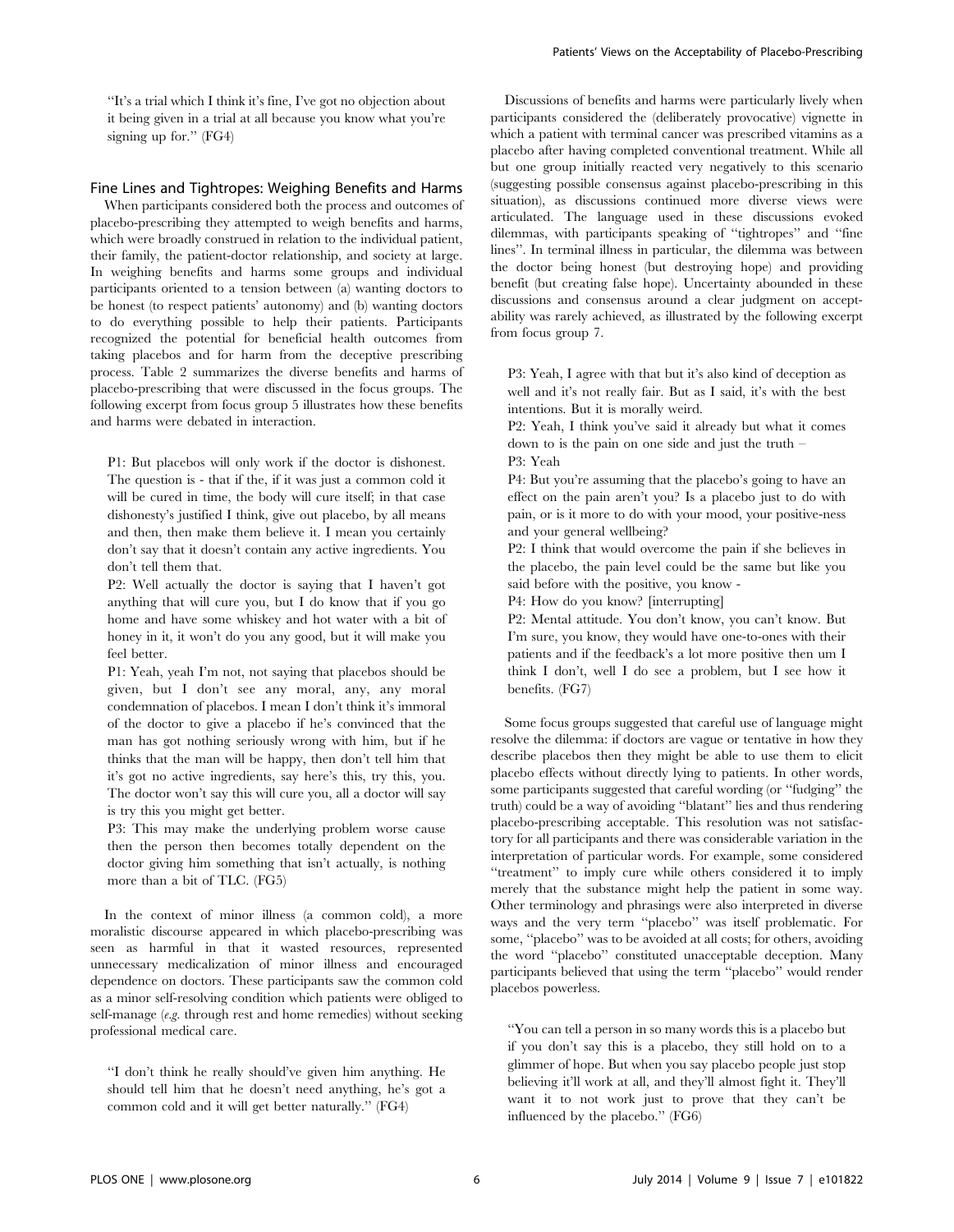# Table 2. Benefits and Harms of Placebo-Prescribing as Discussed in Focus Groups.

| <b>Perceived Consequence of</b><br><b>Placebo-Prescribing</b> | <b>Illustrative Quotation</b>                                                                                                                                                                                                                                                                                                                                                                                                                                                                                                                                                       |
|---------------------------------------------------------------|-------------------------------------------------------------------------------------------------------------------------------------------------------------------------------------------------------------------------------------------------------------------------------------------------------------------------------------------------------------------------------------------------------------------------------------------------------------------------------------------------------------------------------------------------------------------------------------|
| <b>Benefits</b>                                               |                                                                                                                                                                                                                                                                                                                                                                                                                                                                                                                                                                                     |
| Financial – for the NHS                                       | Can I just go back to what you were saying, that that is an issue isn't it now, with the cost of the NHS; if a placebo is costing<br>you a pound to give out and they're [patients are] paying £7.40, that could bring a lot of revenue for the NHS. (FG2)                                                                                                                                                                                                                                                                                                                          |
| Alleviate discomfort                                          | "I'd want them (an elderly person) to feel as comfortable as possible' FG5                                                                                                                                                                                                                                                                                                                                                                                                                                                                                                          |
| Benefits for carers                                           | 'l have a parent who's crippled by arthritis and it's very severe, very nasty now, I think it's probably past the point of, very<br>much, of being able to do very much about it; but I feel that by administering a placebo to one parent, the other parent<br>probably benefits on the care side of things as well' FG2                                                                                                                                                                                                                                                           |
| Feeling cared for, supported                                  | "Or is the doctor treating the needs of his patients? He knows that some people just say 'right, I'll work through a cold'.<br>whereas that patient needs a bit of caring, that little bit of showing - by giving them the tonic it's showing caring for his<br>and treating it like it is a real illness, so maybe there is an element of benefit in that. You know sometimes people want to be<br>listened to or felt that someone's helping them, that could be a consideration, that the tonic, while it's not medically helping<br>them, it's emotionally helping them." (FG2) |
| General mood                                                  | I:OK. What effects do you think a placebo can have on people?                                                                                                                                                                                                                                                                                                                                                                                                                                                                                                                       |
|                                                               | MP: Just your general mood, if you believe you're being treated for something that's going to lift your spirits a little bit<br>(FG11)                                                                                                                                                                                                                                                                                                                                                                                                                                              |
| Symptom improvement                                           | But she might believe it and then - be happy. Might relieve her pain when nothing else is available to do that. (FG7)                                                                                                                                                                                                                                                                                                                                                                                                                                                               |
| Avoids risk of addiction associated with<br>pharmaceuticals   | 'if the alternative to a placebo is something strong, like morphine, then I'd rather the placebo first, as morphine is addictive'.<br>(FG5)                                                                                                                                                                                                                                                                                                                                                                                                                                         |
| No adverse effects                                            | You've also got that - the other advantage of - by giving them a pill they think they feel better, they're also not getting any<br>of the side-effects. (FG2)                                                                                                                                                                                                                                                                                                                                                                                                                       |
| Maintain some hope                                            | It's good to give her a little bit of hope. (FG11)                                                                                                                                                                                                                                                                                                                                                                                                                                                                                                                                  |
| Reduce need for medicines                                     | I just think GPs should never tell you, and just say take this and you're going to get better by the power of your own mind<br>then you'll never have to take medicine again. (FG1)                                                                                                                                                                                                                                                                                                                                                                                                 |
| <b>Harms</b>                                                  |                                                                                                                                                                                                                                                                                                                                                                                                                                                                                                                                                                                     |
| Financial – for the patient/NHS                               | MP: It's disingenuous in today's context where you're paying for a prescription and presumably if it's sugar water it doesn't<br>come as expensive as a prescription charge does anyway, so he should tell him to go away and buy a tonic or whatever, you<br>know, non-prescription drug because with the way that prices and costs of prescriptions are, if the chap finds out that he's<br>being given something which is, you know, nothing really, he might be quite cross with the doctor even though he is<br>feeling better later on. So -                                  |
|                                                               | P: I hadn't thought of prescription charge, because it is a lot.                                                                                                                                                                                                                                                                                                                                                                                                                                                                                                                    |
|                                                               | P: What is a prescription charge?                                                                                                                                                                                                                                                                                                                                                                                                                                                                                                                                                   |
|                                                               | P: Seven pounds twenty.                                                                                                                                                                                                                                                                                                                                                                                                                                                                                                                                                             |
| Risk of missed/delayed diagnosis                              | "You've hit the nail on the head. It isn't about like - if it was a cold, it's a cold, it's a cold. It'll be a cold. But if it was like - if it<br>was that he thought it were a cold and it turns out you had TB, then that's a completely different situation but as [other<br>participant] says, that's where you kind of flit into malpractice." (FG6)                                                                                                                                                                                                                          |
| If used as an alternative to proven<br>treatment              | "Well the only negative effect I'd say is when it's like a critical illness, where a fatality could be a consequence and there is a<br>medicine that they could take which can battle the cancer and the doctor decides to do a placebo that has no effect." (FG7)                                                                                                                                                                                                                                                                                                                  |
| False hope                                                    | "If someone's turned around and given you false hope and said these will help cure your cancer, then it's a different matter."<br>(FG11)                                                                                                                                                                                                                                                                                                                                                                                                                                            |
| Patient feels disrespected                                    | I would want the truth, I really don't like being fobbed off as if you're a nitwit. (FG3)                                                                                                                                                                                                                                                                                                                                                                                                                                                                                           |
| Threatens trust in doctor if deceit is<br>discovered          | 'l suppose that if he finds that they're only placebos or sugar pills, then you know, you lose trust in the doctor'. (FG11)                                                                                                                                                                                                                                                                                                                                                                                                                                                         |
| Put off going to doctor in future                             | "I think there's a danger though if he's found out that the doctor tricked him then he might not go to the doctor next time<br>when it's something more serious." (FG8)                                                                                                                                                                                                                                                                                                                                                                                                             |
| Encourages over medicalization of minor<br>illness            | "But isn't it just going to lead to him going to the doctors again because he wants more tonic because he's got another<br>cold?" (FG7)                                                                                                                                                                                                                                                                                                                                                                                                                                             |
| Panders to patients' reliance on doctors                      | 'Somebody then becomes dependent on them and going to the doctor and getting one of those and that is what I mean<br>about it being sinister because the whole society's expecting that something will make them better from whatever they've<br>got all the time' (FG5)                                                                                                                                                                                                                                                                                                            |
| Unlikely to be effective                                      | "But surely a placebo would only work with a handful of cases." (FG8)                                                                                                                                                                                                                                                                                                                                                                                                                                                                                                               |
| Removes patient choice                                        | "What goes into my body; it's my body, it's up to me to decide, it's up to nobody else at all, you know, they are there to<br>facilitate my healing, they are not in control of it." (FG2)                                                                                                                                                                                                                                                                                                                                                                                          |

doi:10.1371/journal.pone.0101822.t002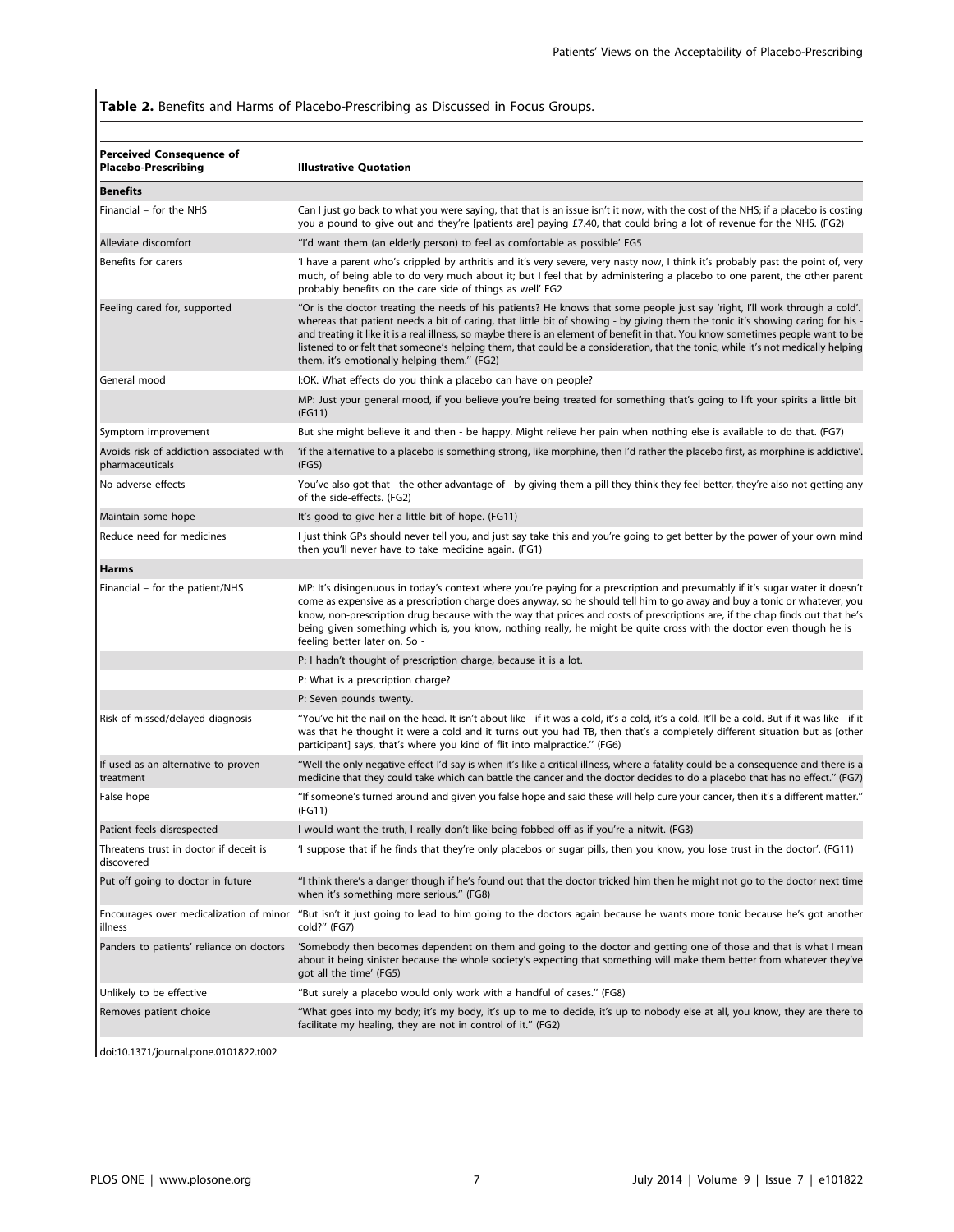#### Discussion

#### Principal Findings

Despite evidence indicating that placebos can be beneficial and lead to measurable physiological changes, there remains much professional uncertainty and contradictory views as to whether they should be used in the clinic. Surveys have also indicated a range of patient opinions on the acceptability of placebos, but to date there have been no studies examining the underlying beliefs that influence either positive or negative views. In this study, we were interested in determining when and why patients find placebos acceptable. We showed that uncertainty and contradictory views abound among the community. There was no overall consensus as to the acceptability of placebo-prescribing, for either minor self-limiting illness or terminal illness. Participants in our focus groups espoused two core perspectives. The consequentialist perspective was pragmatic and focused on the potential outcomes of placebo-prescribing: if placebos are beneficial, they should be used in the clinic. Such views were founded on beliefs that placebo-prescribing can have benefits for patients and ideas about how placebos might work often invoked the power of the mind or mind-body interactions. The respecting autonomy perspective emphasized the ethical harms caused by the deceptive processes thought necessary for placebo-prescribing: prescribing placebos in the clinic is unacceptable because it requires the doctor to deceive the patient. In their discussions, participants considered many potential harms and benefits including the implications of placeboprescribing for patient and carer wellbeing, NHS and personal resources, doctor-patient relationships, medicalization of minor illness, and patient choice and the right to self-determination (for adults if not children). The word ''placebo'' was itself problematic as it was often thought to imply ''ineffective''; some participants felt that doctors might be able to use alternative carefully chosen language to prescribe placebos such that beneficial effects could be realized without directly lying to patients.

# Strengths and Limitations

Using vignettes within focus groups allowed us to introduce a relatively unfamiliar topic in a way that prompted discussion and at times lively debate among members of the general public. Participants expressed and responded to diverse opinions, which allowed us to observe at first hand the arguments and counterarguments that were brought to bear on the controversial topic of placebo-prescribing. Moreover, unlike surveys, focus groups gave participants the opportunity to discuss the topic with their peers in a social setting, to question our assumptions and to raise issues of importance to them that we – as researchers - might not have anticipated.

A limitation is that participants were recruited from a small sample of groups known either directly or indirectly to the researchers; therefore, the range of opinions expressed in the focus groups may be limited. The data we obtained, however, did reflect a wide range of opinions, and participants were recruited from a variety of ages, educational levels, social groups, and regions of England. A second limitation is that participants were asked to discuss hypothetical scenarios (the vignettes). If participants were offered placebos during a visit to the clinic they might respond differently. Finally, the vignettes focused on placebo-prescribing and did not describe the doctors' motivations. We wanted to explore patients' views about doctors deliberately attempting to elicit a beneficial placebo effect by prescribing a placebo (see Introduction). However, doctors have a wide range of reasons for prescribing placebo interventions in clinical practice, some of which emphasize benefits for the doctor more than the patient (e.g.

to satisfy a patient's demand for a prescription; to feel able to ''do something''; and to manage the clinical uncertainty that can be common in general practice).[47,48] More qualitative studies are now needed to explore patients' views about these other types of placebo-prescribing that may already be common in practice.[47]

#### Relation to Other Studies

Previous studies of patients' views regarding clinical applications of placebos have used surveys and/or questionnaires.[28–34] Most recently, Hull and colleagues surveyed adults in the USA to determine the acceptability of placebo treatments and found that most, but not all, respondents thought it was acceptable for doctors to use placebos under some circumstances.[34] However, although a significant number of patients  $(21.8\%$  in the Hull *et al.* study) thought that placebos were not acceptable under any circumstances, the reasoning behind this view was not revealed in the surveys. Using focus groups in our study allowed us to obtain a more in-depth understanding of reasoning used to either support or oppose the use of placebos in the clinic. In particular, our findings suggest that people who find placebo-prescribing unacceptable do so because of beliefs that (i) placebos are ineffective, which leads to the view that placebos are a waste of time and money, and pander to dependency on doctors and medications; (ii) placebos require deception, which leads to the view that a doctor who prescribes placebos is not to be trusted, and that patients' involvement in their own healthcare is compromised; and (iii) patients that respond to placebos are gullible, foolish, or childish, leading to the view that they themselves would not want to be treated in this way. On the other hand, people who find placeboprescribing acceptable seem to do so primarily because they believe placebos can be effective and they prioritize such patient benefit over other concerns.

## Implications

Our findings suggest that placebo-prescribing might be more acceptable to patients in some circumstances if they understood better that (i) placebos can trigger improvements in symptoms and other benefits for patients; (ii) deception may not be necessary for placebos to be effective  $(e.g., \text{ carefully worded explanations by})$ doctors could obviate outright lying, more detailed explanations could lead to belief in placebos, and general consent forms could be used to give blanket permission to receive placebos); and (iii) the ability to respond to placebos takes advantage of biological mechanisms already in place in all humans (and therefore is not confined to the more 'gullible' sector of the population). Some patients might still deem placebo-prescribing unacceptable and this view would need to be respected by clinicians and researchers. Overall, however, it seems critical to find ways to educate patients about placebos and their effects.

#### Unanswered Questions and Future Research

We do not know the extent to which our findings have captured the range of views held among the general public at large. Therefore, additional research could expand on these findings by running focus groups in other areas of the UK/elsewhere and with people from ethnic minorities not reached by this study; our findings could also be used as the basis to conduct a large-scale survey of beliefs and knowledge about placebos and placebo effects. In addition, more research is needed to test the efficacy of placebo-prescribing in the clinic and to identify the best ways for doctors to harness placebo effects, taking into account patients' diverse perspectives.